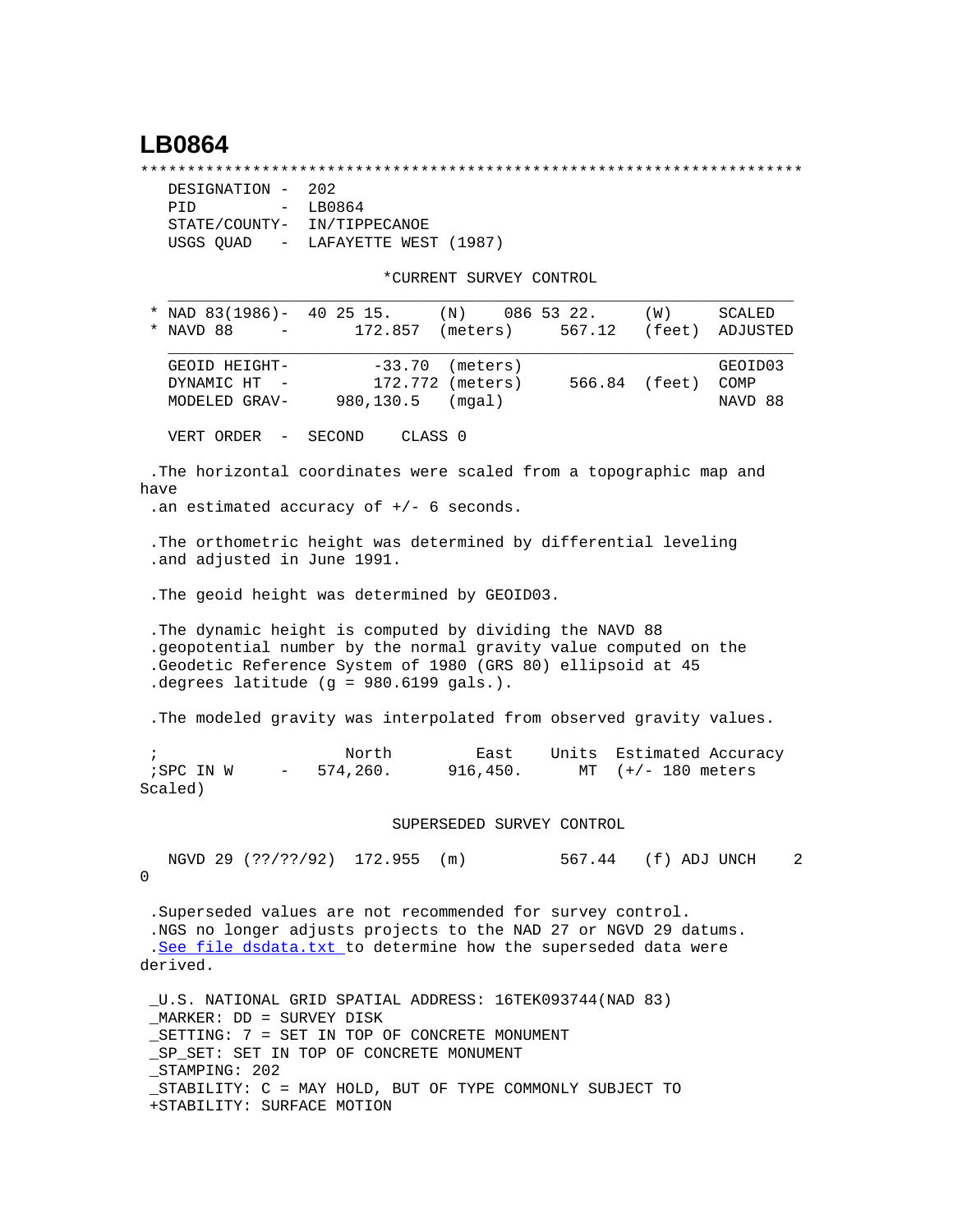| HISTORY | - Date  | Condition  | Report By |
|---------|---------|------------|-----------|
| HISTORY | – UNK   | MONUMENTED | INGS      |
| HISTORY | $-1935$ | GOOD       | NGS       |

## STATION DESCRIPTION

DESCRIBED BY NATIONAL GEODETIC SURVEY 1935 AT LAFAYETTE. AT LAFAYETTE, TIPPECANOE COUNTY, ALONG NORTH STREET, 30 YARDS SOUTH OF THE SOUTHEAST CORNER OF THE ALBERT A. WELLS MEMORIAL LIBRARY, 40.1 FEET SOUTHWEST OF THE CENTERLINE OF THE INTERSECTION OF NORTH AND SEVENTH STREETS, 5.5 FEET NORTH OF THE NORTH EDGE OF SOUTH SIDEWALK ALONG NORTH STREET, 1.1 FEET SOUTH OF THE SOUTH CURB OF NORTH STREET, AND LEVEL WITH THE CURB. A STATE SURVEY STANDARD DISK, STAMPED 202 AND SET IN THE TOP OF A CONCRETE POST.

1 National Geodetic Survey, Retrieval Date = DECEMBER 21, 2007

 $W-21$ 

At Lafayette, along North Street, 30 yards south of the southeast corner of the Albert A Wells Memorial Library, 40.1 feet south west of the intersection of the centerlines of North and Seventh streets, 5.5 feet north of the north edge of the south sidewalk along North Street, 1.1 feet south of the south curb of North Street, and level with the curb. A State Survey standard disk, stamped "202" and set in the top of a concrete post.

Second-order **NGS** 

Elevation 567.437

Recovered  $8/80$